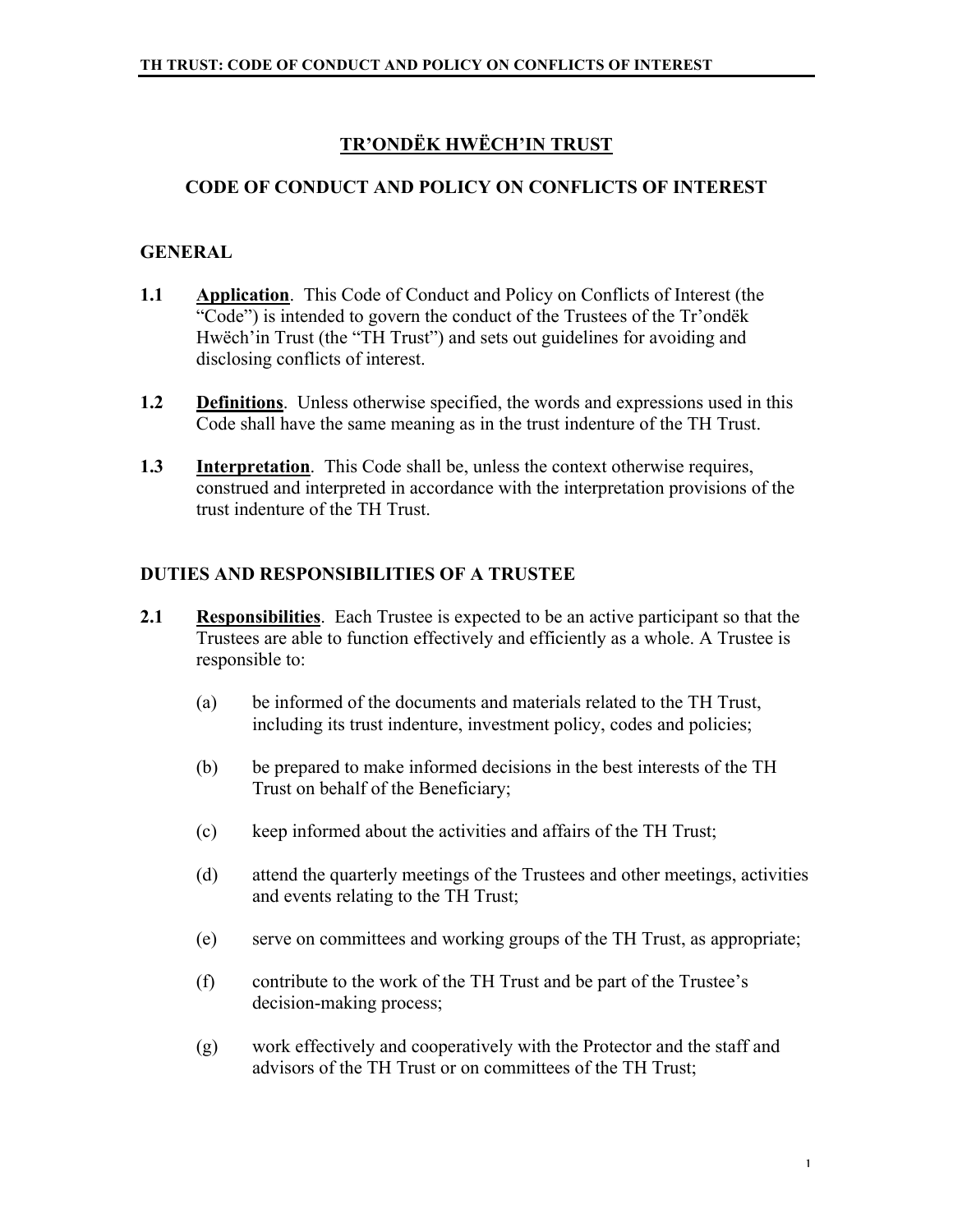- (h) communicate effectively with the other Trustees in order to carry out their duties in an effective manner and be available and respond promptly to communications from other Trustees or the staff and advisors of the TH Trust so that business relating to the TH Trust can be dealt with expeditiously;
- (i) exercise, in the performance of their duties, the degree of care, diligence and skill required of a Trustee in accordance with the terms of the TH Trust's trust indenture;
- (j) be prepared to take further training in order to enhance his or her abilities and skills to carry out his or her duties as a Trustee;
- (k) hold, maintain and care for any property of the TH Trust in his or her possession required for carrying out his or her duties and return such property when it is no longer required or when he or she is no longer a Trustee;
- (l) be independent and impartial;
- (m) not be influenced by self-interest, outside pressure, expectation of reward or fear of criticism;
- (n) act with honesty and integrity and conduct him or herself in a manner consistent with the nature and the responsibilities and the maintenance of public confidence in the conduct of the business of the TH Trust;
- (o) voice, clearly and explicitly at the time a decision is being taken, any opposition to a decision being considered by the TH Trust;
- (p) maintain solidarity with fellow Trustees in support of a decision that has been made in good faith in a legally constituted meeting, by Trustees in reasonably full possession of the facts;
- (q) ask the Trustees to review a decision, if he or she has reasonable grounds to believe that the TH Trust has acted without full information or in a manner inconsistent with its obligations;
- (r) exercise vigilance for and declare any apparent or real personal conflict of interest in accordance with the TH Trust's policies, and in particular with this Code; and
- (s) comply with all other codes and policies approved by the Trustees from time to time.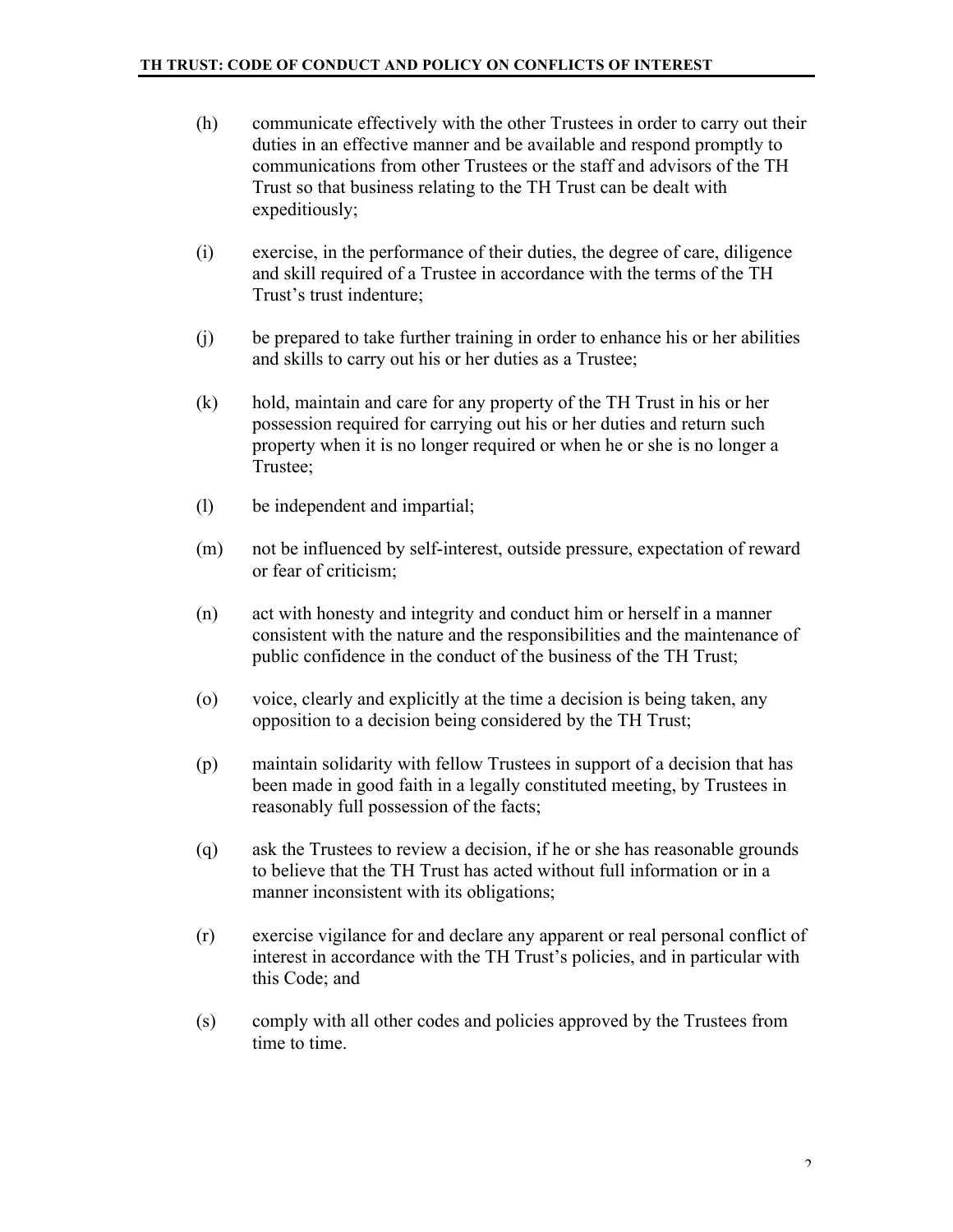- **2.2 Conduct of the Trustees**. A Trustee will at all times conduct himself of herself in a manner that:
	- (a) supports the objectives of the TH Trust;
	- (b) serves the overall best interests of the TH Trust;
	- (c) subordinates his or her personal interests, and those of any particular constituency, to the best interests of the TH Trust;
	- (d) brings credibility and goodwill to the TH Trust;
	- (e) respects principles of fair play and due process;
	- (f) demonstrates respect for individuals, fellow Trustees and staff and advisors of the TH Trust;
	- (g) respects and gives fair consideration to diverse and opposing viewpoints;
	- (h) demonstrates due diligence and dedication in preparation for, and attendance at meetings, events and activities relating to the TH Trust;
	- (i) demonstrates good faith, prudent judgement, honesty, transparency and openness in his or her activities on behalf of the TH Trust;
	- (j) ensures that the financial administration of the TH Trust is conducted in a responsible and transparent manner with due regard for his or her responsibilities;
	- (k) avoids real or perceived conflicts of interest; and
	- (l) conforms to the TH Trust's trust indenture and rules and policies approved by the Trustees, in particular this Code and the Oath of Office and Confidentiality Agreement.

#### **CONFLICT OF INTEREST GUIDELINES**

**3.1 Integrity**. These Conflict of Interest Guidelines are intended to ensure the highest standards and maintenance of the integrity of the TH Trust. The Trustees shall act at all times in the best interests of the TH Trust rather than in the interests of particular constituencies. This means putting the interests of the TH Trust ahead of any personal interest or the interest of any other person or entity. It also means performing his or her duties and transacting the affairs of the TH Trust in such a manner that promotes public confidence in the administration of the TH Trust.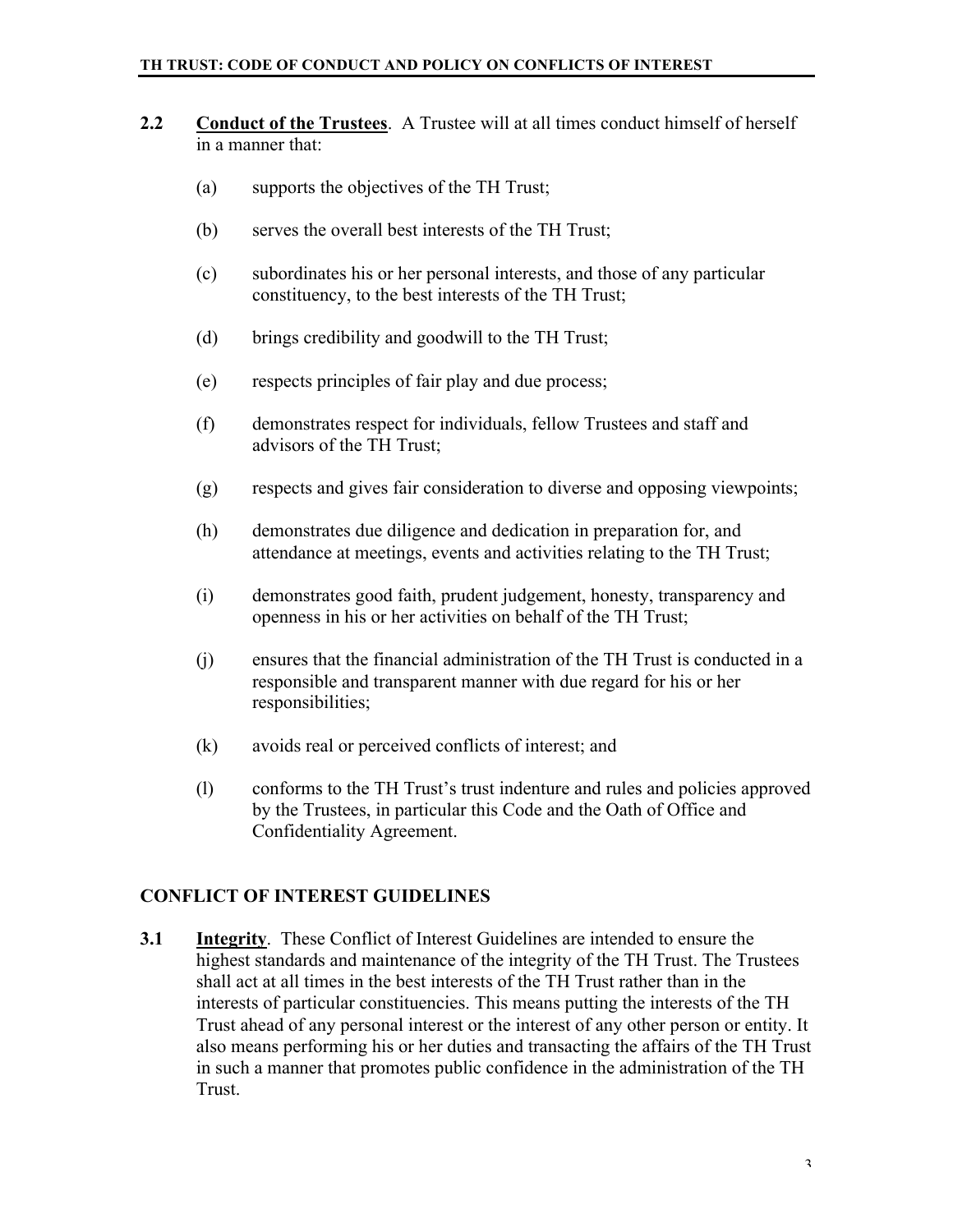#### **3.2 No Pecuniary Benefit**.

- (a) No Trustee shall directly or indirectly receive any profit from his or her position as such. But the Trustees may receive reasonable payment for their services and reimbursement for reasonable expenses incurred by them in the performance of their duties in accordance with the TH Trust's trust indenture.
- (b) The pecuniary interests of immediate family members (including the immediate family members of a Trustee's partner) or close personal or business associates of a Trustee are considered to also be the pecuniary interests of the Trustee.

#### **3.3 Definition of Conflict of Interest**.

- (a) A conflict of interest refers to situations in which personal, occupational or financial considerations may affect, or appear to affect, a Trustee's objectivity, judgment or ability to act in the best interests of the TH Trust and includes conflicts as described in subsection 3.4.
- (b) A conflict of interest may be real, potential or perceived in nature.
- (c) A real conflict of interest arises where a Trustee has a private or personal interest, for example, a close family connection or financial interest.
- (d) A potential conflict of interest may arise when a Trustee has a private or personal interest such as an identified future commitment.
- (e) A perceived or apparent conflict of interest may exist when a reasonable, well-informed person has a reasonable belief that a Trustee has a conflict of interest, even if there is no real conflict.
- (f) Full disclosure, in itself, does not remove a conflict of interest.

#### **3.4 Examples of Conflict of Interest on the Part of a Trustee.**

The following examples constitute Conflicts of Interest under this Code.

(a) Any circumstance that may result in a personal or financial benefit to a Trustee or his or her family, business associate or friend. This includes, but is not limited to, accepting any payment for services rendered to the TH Trust other than payment for services of a Trustee as permitted in this Code, including contracted work or honoraria; or accessing financial or other resources for personal use, i.e. transportation, training costs, supplies, equipment, etc.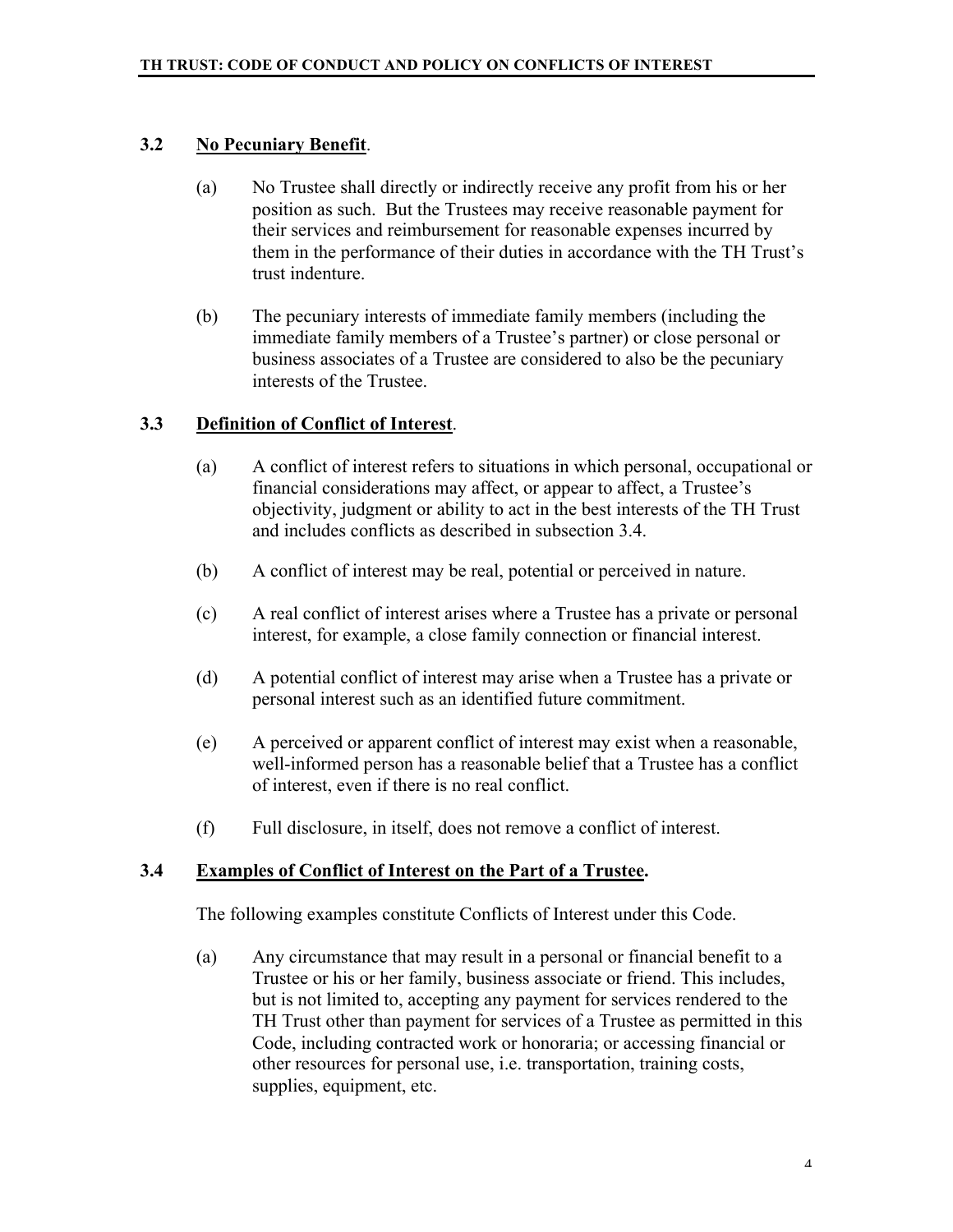- (b) Personal interests which conflict with the interests of Trustees or are otherwise adverse to the interests of the TH Trust.
- (c) Seeking, accepting or receiving any personal benefit from a supplier, vendor or any individual or organization doing or seeking business with the TH Trust.
- (d) Being a board member or staff of another body or organization which might have material interests that conflict with the interests of the TH Trust and, dealing with matters on the other body or organization which might materially affect the TH Trust.
- (e) Any involvement in the hiring, supervision, evaluation, promotion, remuneration or firing of a family member, business associate, or friend of the Trustee.

#### **3.5 Principles for Dealing with Conflict of Interest.**

- (a) During their term of office as a Trustee, a Trustee must openly disclose a potential, real or perceived conflict of interest as soon as the issue arises to the Trustees.
- (b) If the Trustee is not certain whether he or she is in a conflict of interest position, the matter may be brought before the Protector for his or her advice and guidance.
- (c) If there is any question or doubt about the existence of a real or perceived conflict, the Trustees will determine by majority vote if a conflict exists. The Trustee potentially in conflict of interest shall be absent from the discussion and shall not vote on the issue.
- (d) It is the responsibility of the other Trustees who are aware of a real, potential or perceived conflict of interest on the part of a fellow Trustee to raise the issue for clarification, first with the Trustee in question and, if still unresolved, with the other Trustees.
- (e) The Trustee in question must abstain from participation in any discussion on the matter, shall not attempt to personally influence the outcome, shall refrain from voting on the matter and, unless otherwise decided by the Trustees, must leave the meeting room for the duration of any such discussion or vote. Although the Trustee in question must leave the room, he or she shall remain part of the quorum.
- (f) The disclosure and decision as to whether a conflict exists shall be duly recorded in the minutes of the meeting. The time the Trustee left and returned to the meeting shall also be recorded.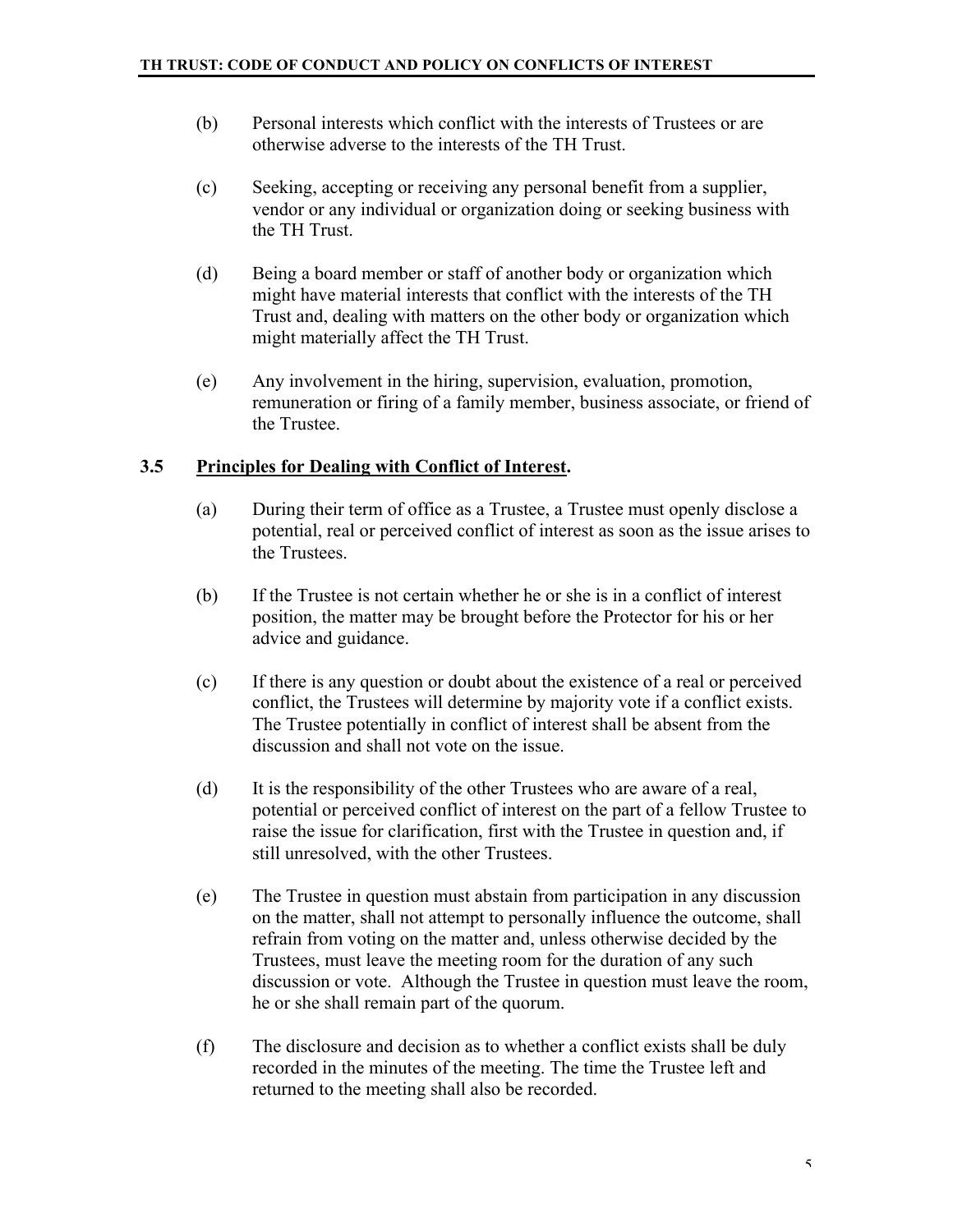- (g) The Trustees may invite the Protector to attend the meeting where they are discussing the existence of a real or perceived conflict and may seek his or her views and opinions.
- **3.6 Gifts and Hospitality**. The Trustees shall not directly or indirectly offer or accept cash payments, gifts, gratuities, privileges or other personal rewards, which are intended to influence the activities or affairs of the TH Trust. The Trustees may, however, give or receive modest gifts or hospitality as a matter of general and accepted business practice, provided the foregoing does not include cash or other negotiable instruments and provided further proper accounting of any such expenses is made and disclosed to the other Trustees.

# **3.7 Complaints and Disputes Involving Trustees.**

- (a) The Protector shall review any complaints that a Trustee has violated any provision of the TH Trust's trust indenture, or rules or policies approved by the Trustees, in particular, this Code and its Oath of Office and Confidentiality Agreement.
- (b) The Protector shall similarly review disputes between Trustees that interfere with their ability to carry out their duties and the ability of the TH Trust to operate effectively and efficiently.
- (c) Allegations of illegal activity related to his or her duties as a Trustee shall be immediately referred to appropriate authorities for investigation. Any Trustee against whom such allegations are made shall take a leave of absence as a Trustee pending completion of the investigation.
- (e) The review of such complaints or disputes shall include an opportunity for the Trustee concerned to present his or her position.
- (f) Every attempt should be made to resolve such matters expeditiously and fairly.
- (h) The decision of the Protector shall be final. If the Trustee refuses to abide by the decision, the Protector may take disciplinary action. Such action may include formal or informal censure by the Protector, suspension, a request for the Trustee's resignation or removal of the person as a Trustee.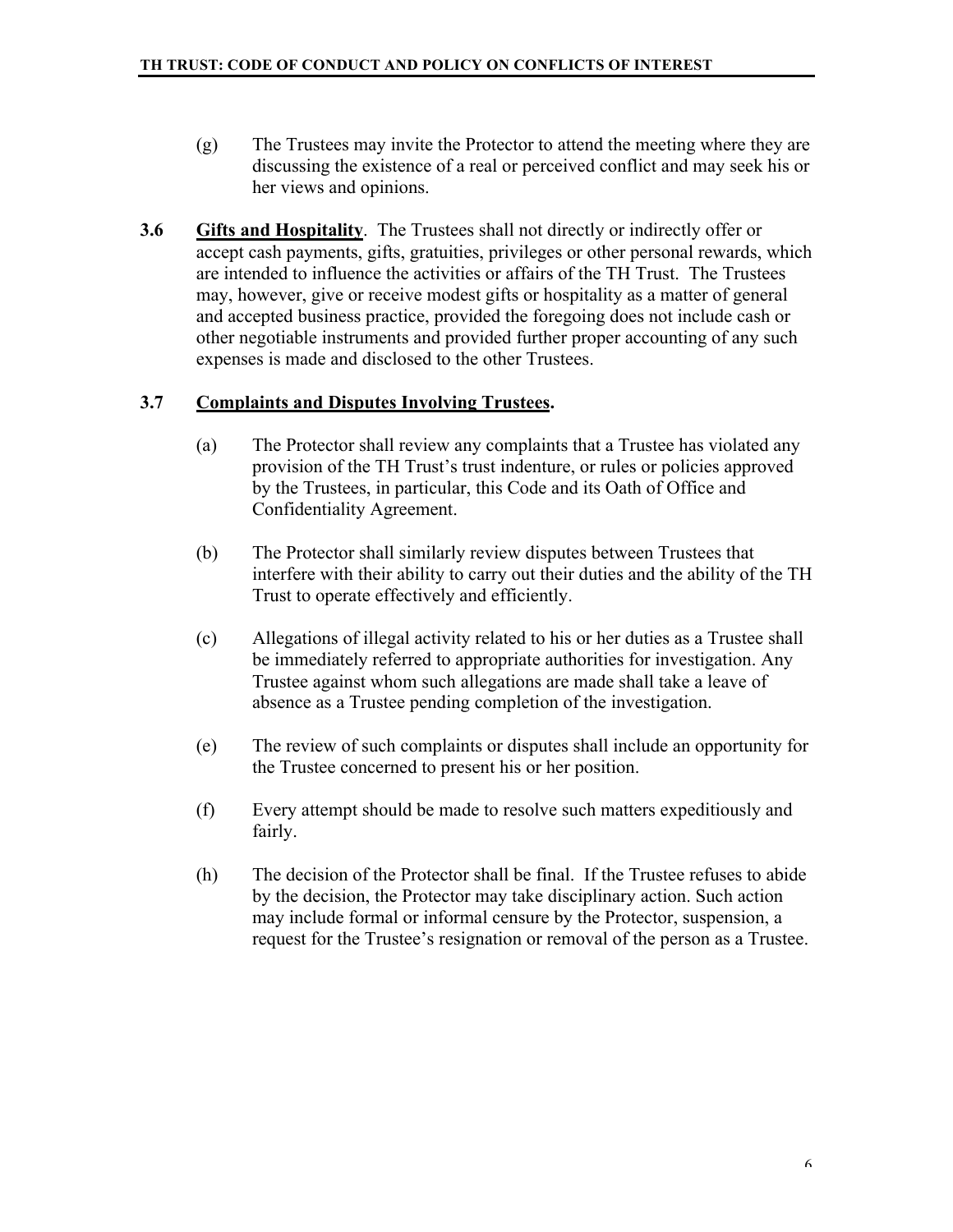# **CONFIDENTIALITY**

- **4.1 Confidential Information**. It is the responsibility of the Trustees to know what information is confidential and to obtain clarification when in doubt. Except as he or she may be compelled by applicable legal process, a Trustee must, both while having and after ceasing to have that status, treat as confidential all information regarding the policies, internal operations, systems, business or affairs of the TH Trust obtained by reason of his or her status as a Trustee and not generally available to the public. A Trustee shall not use information obtained as a result of his or her involvement as a Trustee for his or her personal benefit. Each Trustee shall avoid activities which may create appearances that she has benefited from confidential information received during the course of his or her duties as a Trustee.
- **4.2 Review of Code**. Each Trustee, forthwith after being appointed, shall meet with the TH Trust's legal counsel or, in his absence, with the Secretary-Treasurer or Protector, to review this Code and such other policies of the TH Trust that apply to Trustees.
- **4.3 Oath of Office and Confidentiality Agreement**. Each Trustee is required to sign and agree to comply with the *Oath of Office and Confidentiality Agreement*, in the form attached hereto as Schedule "A".